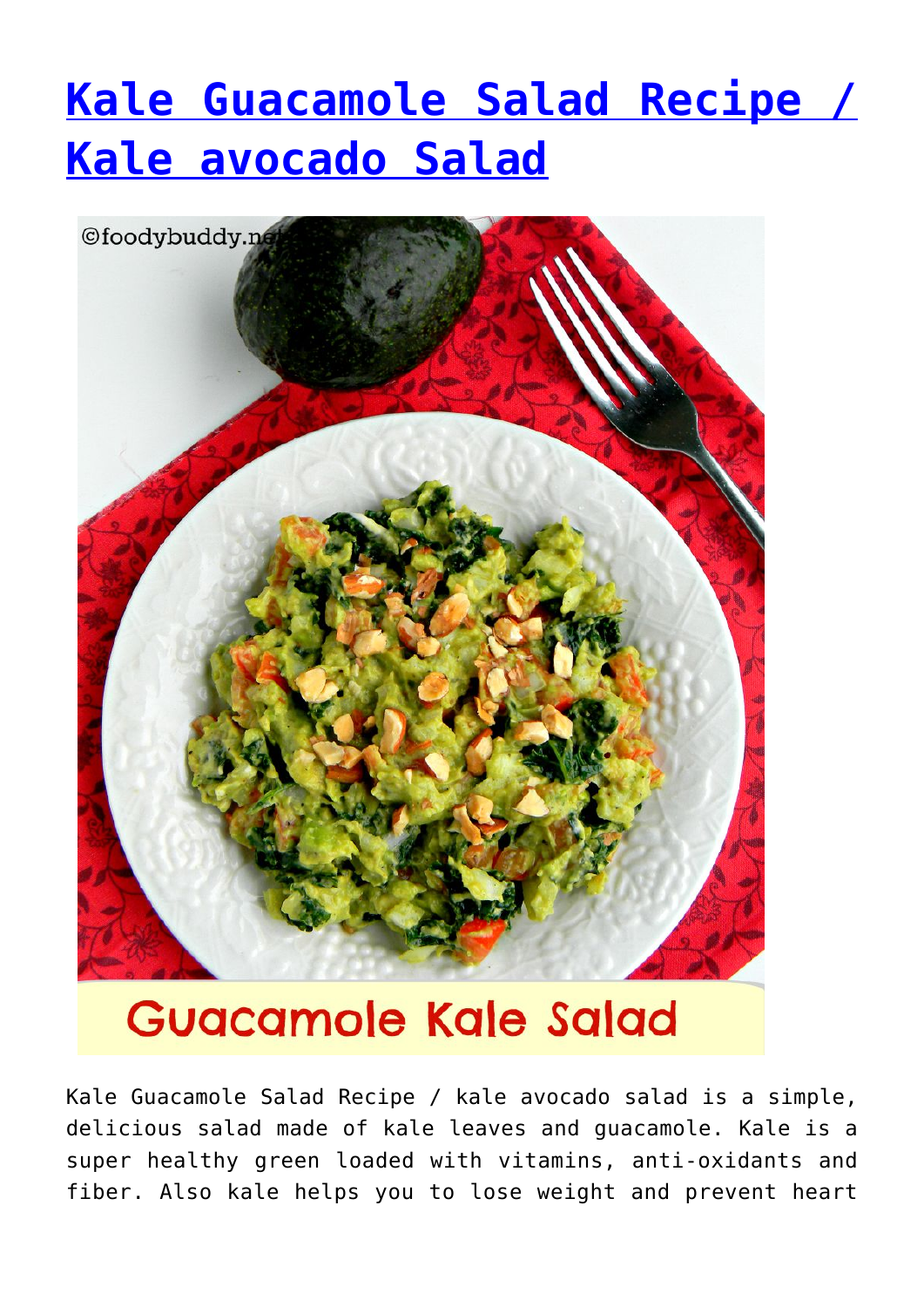diseases. I never knew about this wonderful green before 4 yrs. First I hate it after tasting, as it has got slight bitter taste  $\Box$ , my husband love kale, so we started cooking lot of recipes with kale. Now I started loving it  $\Box$ . So I made this kale salad with avocado last week, it was delicious in taste. [Guacamole](http://foodybuddy.net/2012/10/13/guacamole-authentic-mexican-avocado-dip.html) adds a creamy dressing and almonds adds a little crunch to the salad. Try this kale salad you will love this for sure  $\Box$ 

## **How to make Kale Guacamole Salad Recipe**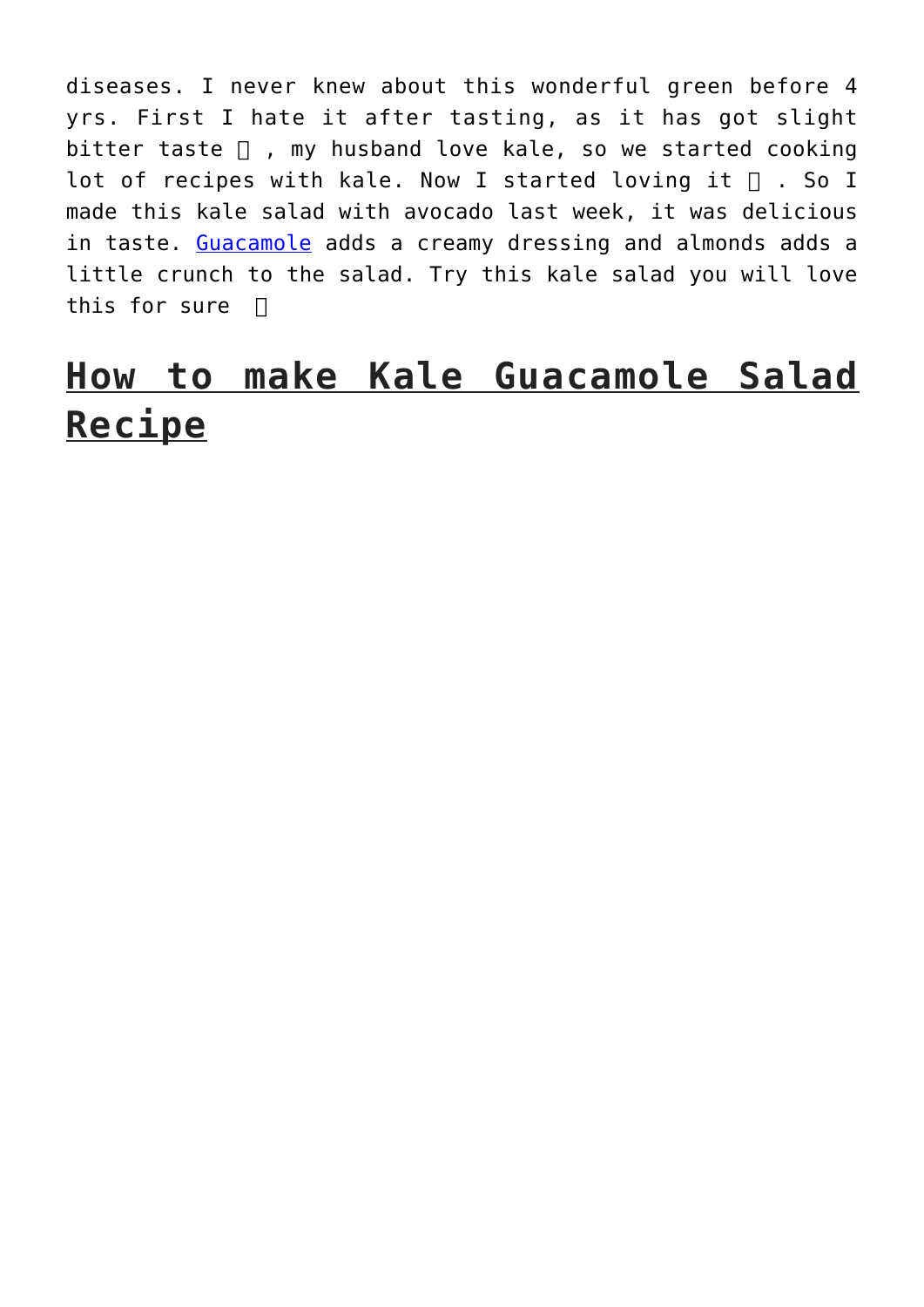

Kale Guacamole Salad Recipe / Kale avocado Salad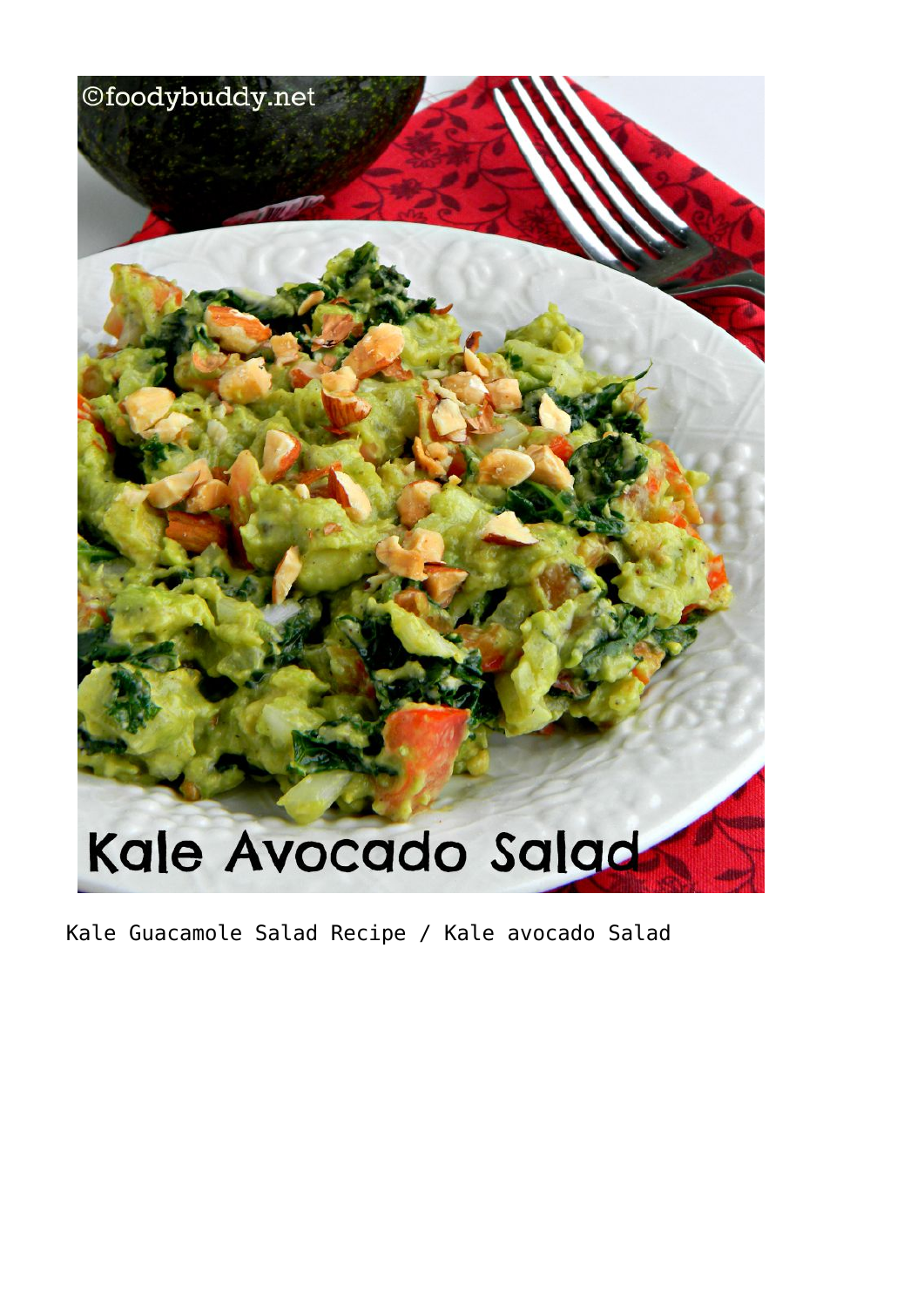

**Guacamole Kale Salad** 

Save [Print](http://foodybuddy.net/easyrecipe-print/3050-0/) Prep time 10 mins Cook time 5 mins Total time 15 mins

Kale guacamole salad recipe / kale avocado salad is a simple, fresh and delicious salad for summer. Serve them as a dip for veggies or spread in sandwich or with tortilla chips. Author: Gayathri Ramanan Recipe type: salad Cuisine: American Serves: 2 Ingredients

- 1 cup of kale leaves
- 1 avocado
- $\frac{1}{2}$  onion, chopped
- 1 tomato, chopped
- 1 tsp of Lemon Juice
- 1 tsp of Garlic Powder
- Salt and pepper to taste
- 1 tsp of Coriander Leaves (cilantro), chopped
- 7- 10 Almonds, Chopped
- 1 Tbsp of Vegenaise
- 1 Tsp of Olive Oil

Instructions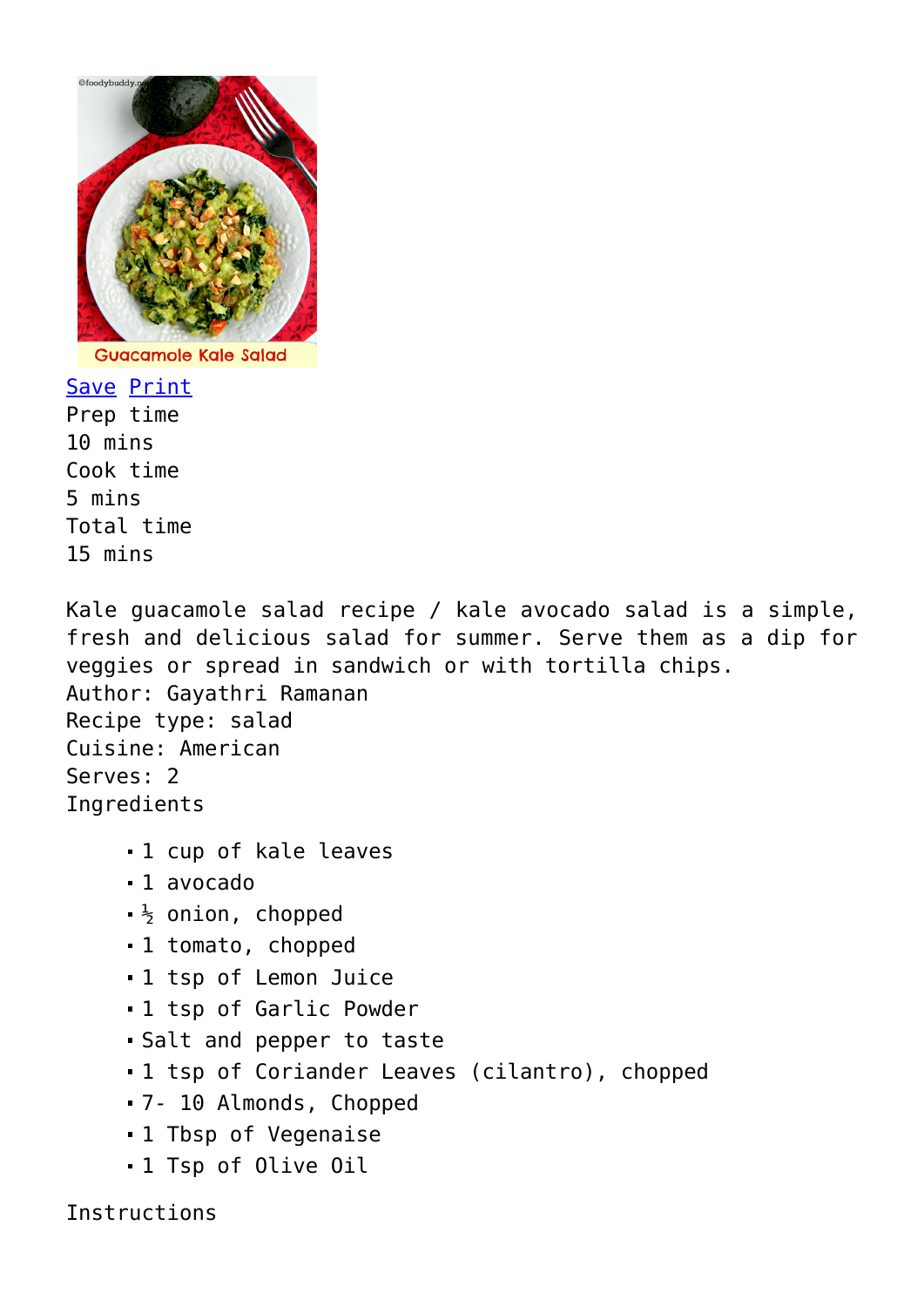- 1. Heat a pan with olive oil, add kale leaves and salt, sauté it for 2 mins. Keep it aside.
- 2. In a bowl, add avocado, mash well with your back of your spoon, add chopped onion, tomato, garlic powder, vegenaise, lemon juice, coriander leaves, salt and pepper, sautéed kale, mix well with a spoon to combine.
- 3. Kale guacamole salad is ready to serve, on the top add some chopped almonds. Eat it with tortilla chips or as a spread in sandwich or burger.

Notes

They are perfect dip for veggies.

Spread it in your sandwich or in burger buns. or as wraps Serve them with tortilla chips.

If you want, you can add some grated cheddar cheese.